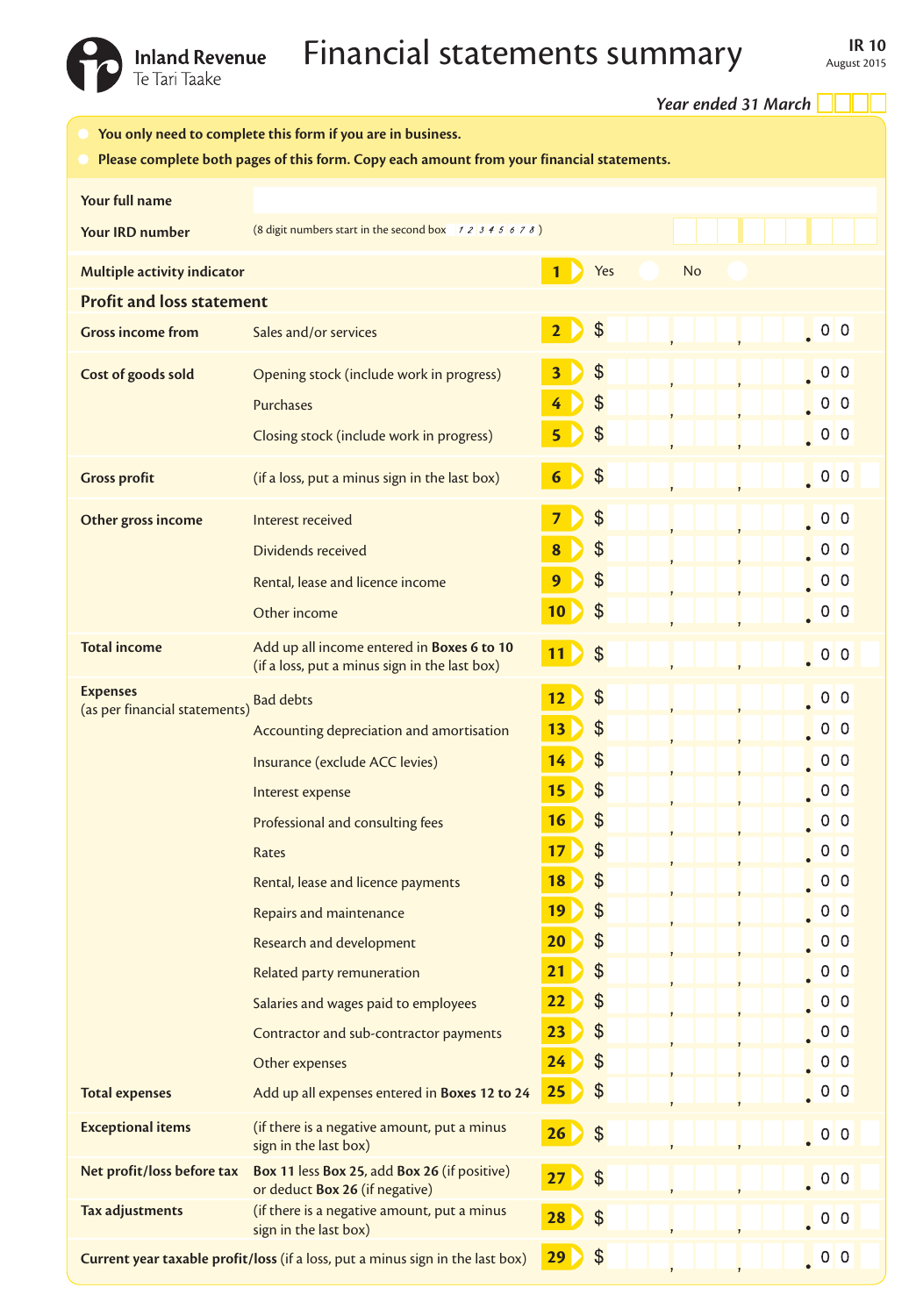| <b>Balance sheet items</b>                                   |                                                                                      |    |                            |                                                                                         |
|--------------------------------------------------------------|--------------------------------------------------------------------------------------|----|----------------------------|-----------------------------------------------------------------------------------------|
| <b>Current assets</b><br>(as at balance date)                | Accounts receivable (debtors)                                                        | 30 | $\boldsymbol{\mathsf{S}}$  | $\begin{array}{ c c c c c }\n\hline\n\hline\n\hline\n\end{array}$ 0   0                 |
|                                                              | Cash and deposits                                                                    | 31 | $\boldsymbol{\theta}$      | $\begin{array}{ c c } \hline \hline \hline \hline \hline \hline \hline \end{array}$ 0 0 |
|                                                              | Other current assets                                                                 | 32 | $\frac{1}{2}$              | $\begin{array}{ c c c }\n\hline\n0 & 0\n\end{array}$                                    |
| <b>Fixed assests</b><br>(closing accounting value)           | <b>Vehicles</b>                                                                      | 33 | $\frac{1}{2}$              | $\begin{array}{ c c c c c }\n\hline\n\hline\n\hline\n\end{array}$ 0   0                 |
|                                                              | Plant and machinery                                                                  | 34 | $\frac{1}{2}$              | $\begin{array}{ c c } \hline \hline \hline \hline \hline \hline \hline \end{array}$ 0 0 |
|                                                              | <b>Furniture and fittings</b>                                                        | 35 | $\frac{1}{2}$              | $\begin{bmatrix} 0 & 0 \\ 0 & 0 \end{bmatrix}$                                          |
|                                                              | Land                                                                                 | 36 | $\frac{1}{2}$              | $\begin{array}{ c c c }\n\hline\n0 & 0\n\end{array}$                                    |
|                                                              | <b>Buildings</b>                                                                     | 37 | $\boldsymbol{\mathcal{S}}$ | $\begin{array}{ c c c }\n\hline\n0 & 0\n\end{array}$                                    |
|                                                              | Other fixed assets                                                                   | 38 | $\frac{1}{2}$              | $\begin{array}{ c c c }\n\hline\n0 & 0\n\end{array}$                                    |
| Other non-current assets Intangibles<br>(as at balance date) |                                                                                      | 39 | $\boldsymbol{\mathsf{S}}$  | $\begin{array}{ c c c }\n\hline\n0 & 0 \\ \hline\n0 & 0\n\end{array}$                   |
|                                                              | Shares/ownership interests                                                           | 40 | $\boldsymbol{\theta}$      | $\begin{array}{ c c c }\n\hline\n0 & 0\n\end{array}$                                    |
|                                                              | Term deposits                                                                        | 41 | $\boldsymbol{\theta}$      | $\begin{array}{ c c c }\n\hline\n0 & 0\n\end{array}$                                    |
|                                                              | Other non-current assets                                                             | 42 | $\boldsymbol{\theta}$      | $\begin{array}{ c c } \hline \hline \hline \hline \hline \hline \hline \end{array}$ 0 0 |
| <b>Total assets</b>                                          | Add up all assets entered in Boxes 30 to 42                                          | 43 | $\frac{1}{2}$              | $\begin{array}{ c c } \hline \hline \hline \hline \hline \hline \hline \end{array}$ 0 0 |
| <b>Current liabilities</b><br>(as at balance date)           | <b>Provisions</b>                                                                    | 44 | $\boldsymbol{\mathsf{S}}$  | $\begin{array}{ c c c c c }\hline \textbf{0} & \textbf{0} & \textbf{0} \end{array}$     |
|                                                              | Accounts payable (creditors)                                                         | 45 | $\boldsymbol{\theta}$      | $\begin{array}{ c c c }\n\hline\n0 & 0\n\end{array}$                                    |
|                                                              | <b>Current loans</b>                                                                 | 46 | $\boldsymbol{\mathsf{S}}$  | $\begin{array}{ c c } \hline \hline \hline \hline \hline \hline \hline \end{array}$ 0 0 |
|                                                              | Other current liabilities                                                            | 47 | $\frac{1}{2}$              | $\begin{array}{ c c c }\n\hline\n0 & 0\n\end{array}$                                    |
| <b>Total current liabilities</b>                             | Add up all liabilities entered in Boxes 44 to 47                                     | 48 | \$                         | 0 <sup>0</sup>                                                                          |
| <b>Non-current liabilities</b><br>(as at balance date)       |                                                                                      | 49 | $\boldsymbol{\mathcal{S}}$ | $\begin{array}{ c c c c c }\hline \textbf{0} & \textbf{0} & \textbf{0} \end{array}$     |
| <b>Total liabilities</b>                                     | Add Box 48 to Box 49. Print your answer in<br><b>Box 50</b>                          | 50 | $\boldsymbol{\mathsf{S}}$  | $\begin{bmatrix} 0 & 0 \\ 0 & 0 \end{bmatrix}$                                          |
| <b>Owners' equity</b>                                        | (if in debit, put a minus sign in the last box)                                      | 51 | $\boldsymbol{\theta}$      |                                                                                         |
| <b>Other information</b>                                     |                                                                                      |    |                            |                                                                                         |
|                                                              | Tax depreciation                                                                     | 52 | $\boldsymbol{\theta}$      | .00                                                                                     |
|                                                              | Untaxed realised gains/receipts                                                      | 53 | $\frac{1}{2}$              | $\begin{array}{ c c } \hline \hline \hline \hline \hline \hline \hline \end{array}$ 0 0 |
|                                                              | Additions to fixed assets                                                            | 54 | $\frac{1}{2}$              | $\begin{bmatrix} 0 & 0 \\ 0 & 0 \end{bmatrix}$                                          |
|                                                              | Disposals of fixed assets                                                            | 55 | $\frac{1}{2}$              | $\begin{array}{ c c } \hline \hline \hline \hline \hline \hline \hline \end{array}$ 0 0 |
|                                                              | Dividends paid                                                                       | 56 | $\frac{1}{2}$              | $\begin{array}{ c c c }\n\hline\n0 & 0 \\ \hline\n0 & 0\n\end{array}$                   |
|                                                              | <b>Drawings</b>                                                                      | 57 | $\frac{1}{2}$              | $\begin{array}{ c c c }\n\hline\n0 & 0\n\end{array}$                                    |
|                                                              | Current account year-end balances (if in<br>debit, put a minus sign in the last box) | 58 | $\boldsymbol{\mathsf{S}}$  | $\begin{array}{ c c c }\n\hline\n0 & 0\n\end{array}$                                    |
|                                                              | Tax-deductible loss on disposal of fixed assets                                      | 59 | $\boldsymbol{\theta}$      | $\begin{array}{ c c } \hline \hline \hline \hline \hline \hline \hline \end{array}$ 0 0 |

**Cut off this page and staple it to page 3 of your return. You do not need to send in your financial statements as well.**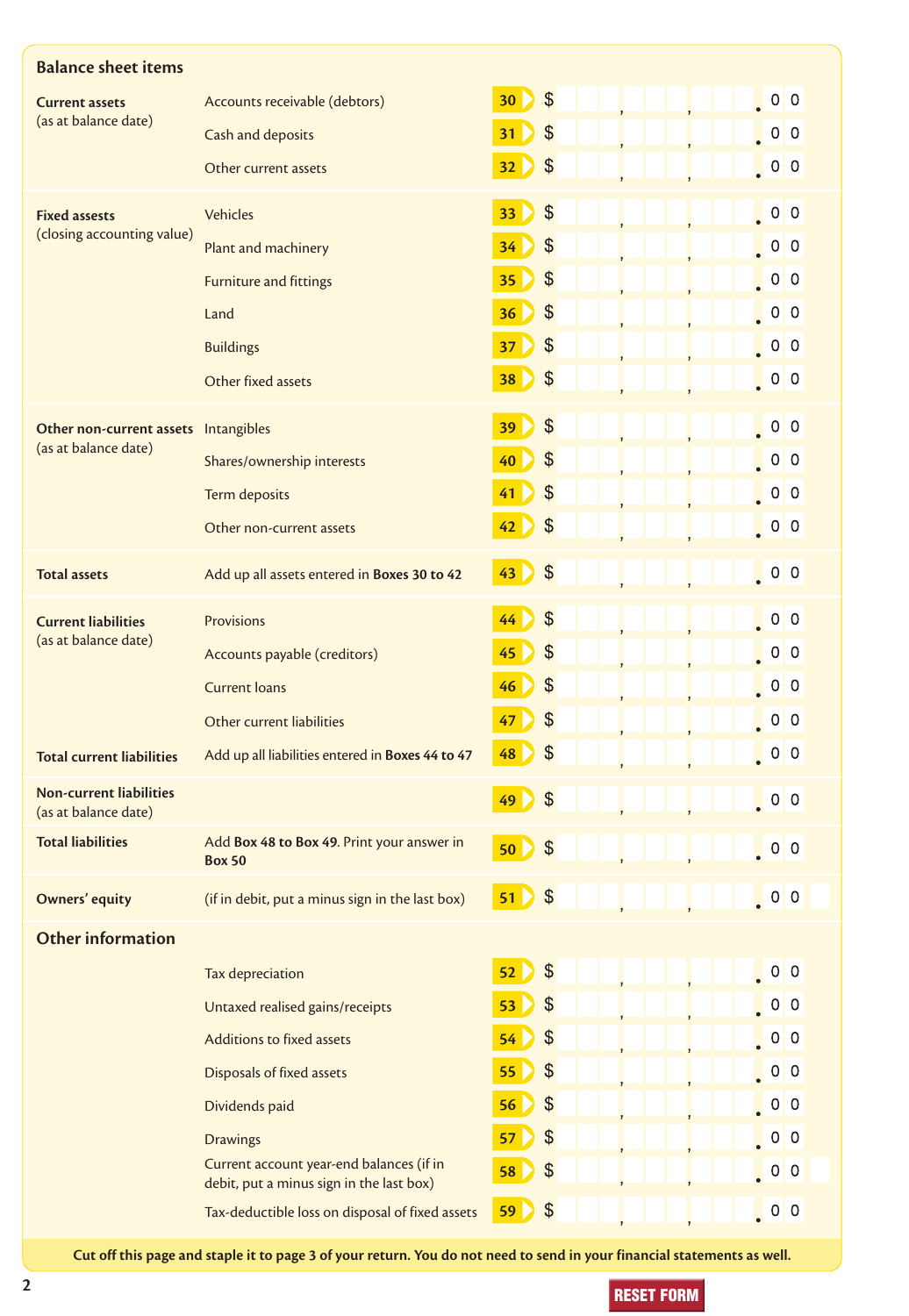# **About the IR 10**

The *Financial statements summary (IR 10)* form is designed to collect information for statistical purposes. The IR 10 is only required to be completed where there is a business activity. The Income Tax Act 2007 defines a business as including any "profession, trade, or undertaking carried on for a profit". The IR 10 is a summary of the financial statements of a business. "Financial statements" mean financial statements/accounts of the business or financial records when these are not available.

A business has the option of attaching either a fully completed *Financial statements summary (IR 10)* form or a set of financial statements to its tax return.

# **Completing the IR 10**

Copy the amounts from your financial statements to the corresponding boxes in the IR 10. Read the following notes. Where a term is not explained it has its normal accounting meaning. For full details on how to complete an IR 10 refer to the IR 10 guide that can be viewed by going to **www.ird.govt.nz** (search keywords: IR10G).

# **Notes**

# **1 – Multiple activity indicator**

Tick "yes" if there is more than one line of business, not just several divisions in the same business.

# **2 – Sales and/or services**

This is gross income from the sales of goods and services. Include management fees and commissions if this is the main source of income. Include salaries, wages and schedular payments if it is the only income.

# **3 – Opening stock**

This is the total of stock on hand including raw materials, livestock, grain or produce used in the business, work in progress and finished goods at the beginning of the year.

# **4 – Purchases**

Enter the total amount of purchases and other direct costs. The direct costs (labour and other) of a business that provides services should be treated as purchases.

#### **5 – Closing stock**

This is the total of stock on hand including raw materials, livestock, grain or produce used in the business on hand, work in progress and finished goods at the end of the year.

# **8 – Dividends received**

Enter the amount of dividends received as shown in the profit and loss statement, including inter-group dividends. You can gross up the dividends to the extent that they are taxable and the imputation credits are available to satisfy the business's income or tax liability. Or you can account for the taxable dividends on a net basis and make a tax adjustment for any imputation credits. Businesses that must prepare general purpose financial statements that comply with generally accepted accounting principles (GAAP) must account for imputation credits on a net basis as required by International Financial Reporting Standards (IFRS).

### **9 – Rental, lease and licence income**

Enter the amount of gross rental, lease, licence and hire income before expenses as shown in the profit and loss statement. If licence income or hiring activities are part of normal business activities include the income in Box 2 (sales and/or services). Don't include hire purchase and finance lease income.

### **10 – Other income**

Include salary, wages and schedular payments that have been included in the profit and loss statement where they have not been recorded in Box 2 (sales and/or services). Exclude exceptional items that should be included in Box 26.

#### **16 – Professional and consulting fees**

Professional fees include accounting, legal fees and taxation advice. Consulting fees include management advice, financial advisory fees, assistance with feasibility studies, and advice concerning mergers, acquisitions, financing and restructuring.

#### **18 – Rental, lease and licence payments**

Licence payments include franchise fees, royalties and licence fees.

#### **21 – Related party remuneration**

Enter the total amount of remuneration paid for services performed by the owner of the business and/or related parties. Include management fees and director's fees. Do not include indirect remuneration such as ACC levies, FBT and employer contributions to superannuation/KiwiSaver.

For the purpose of this form a related party is any individual or entity with a 25% or greater, direct or indirect interest in the business. When determining if an individual has a 25% or greater interest, the ownership interests of first-degree relatives (parents, siblings and children) and spouses/ partners should be aggregated and treated as one related party.

Where a trust/trustee owns, directly or indirectly, 25% or more of a business, related party remuneration includes salary, wages or management fees paid to any settlor, trustee or beneficiary of that trust. Where the trust/trustee has a 25% or more interest in an underlying business entity/ structure such as a company, related party remuneration includes any payments made to settlors, trustees or beneficiaries of that trust by that company or other business entity.

Refer to the IR 10 guide for more information on related party remuneration.

#### **22 – Salaries and wages paid to employees**

Include indirect employment costs such as KiwiSaver contributions and ACC levies. Do not include related party remuneration.